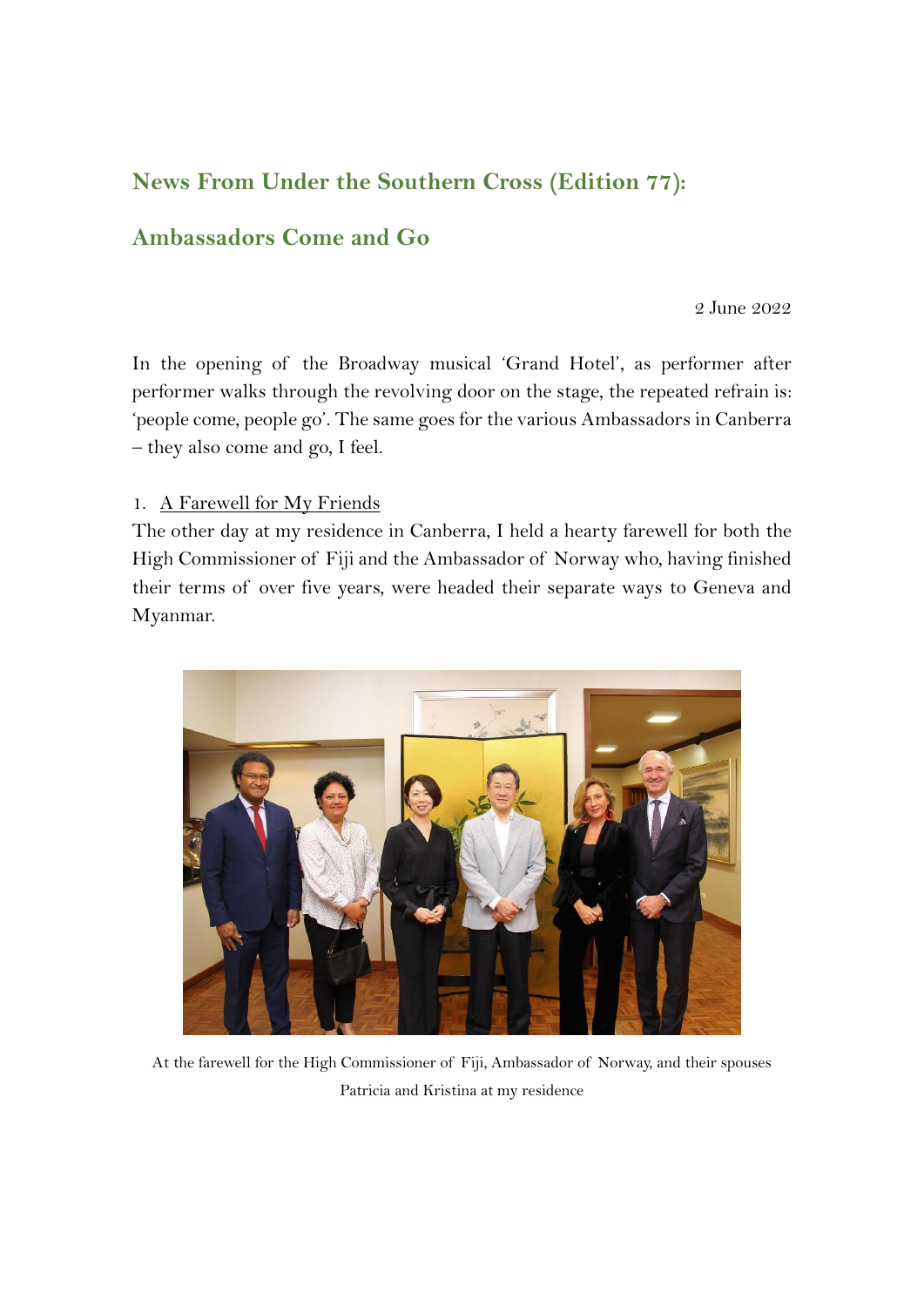In addition to a dining room  $-$  where we usually hold formal meals  $-$  the official residence of the Japanese Ambassador is also equipped with a 'tempura counter' which can accommodate about 7 people. The layout is ideally suited to Japanese hospitality, and I feel grateful to have this kind of space in the residence. When I first glimpsed the dust-covered woodgrain counter after my arrival, I said to the residence chef, Chef OGATA, "we should definitely make use of this".

At the farewell, we had only the first course of our meal in the dining room and from there moved to the tempura counter, where we ate tempura and sushi to our hearts' content. Of course, I also took the opportunity to promote Japanese saké and whisky.

All this was not just for the sake of my own enjoyment. Through a process of trial and error, we have been searching for the 'winning formula' for entertaining guests. When guests who are accustomed to such diplomatic dinners tell us, "this was such a memorable night", I feel that the meticulous preparation and hospitality of the residence team – consisting of Chef OGATA, Maream, Yuriko and Daphne – is being rewarded.



Welcome to our tempura counter – 'Little Tokyo' in Canberra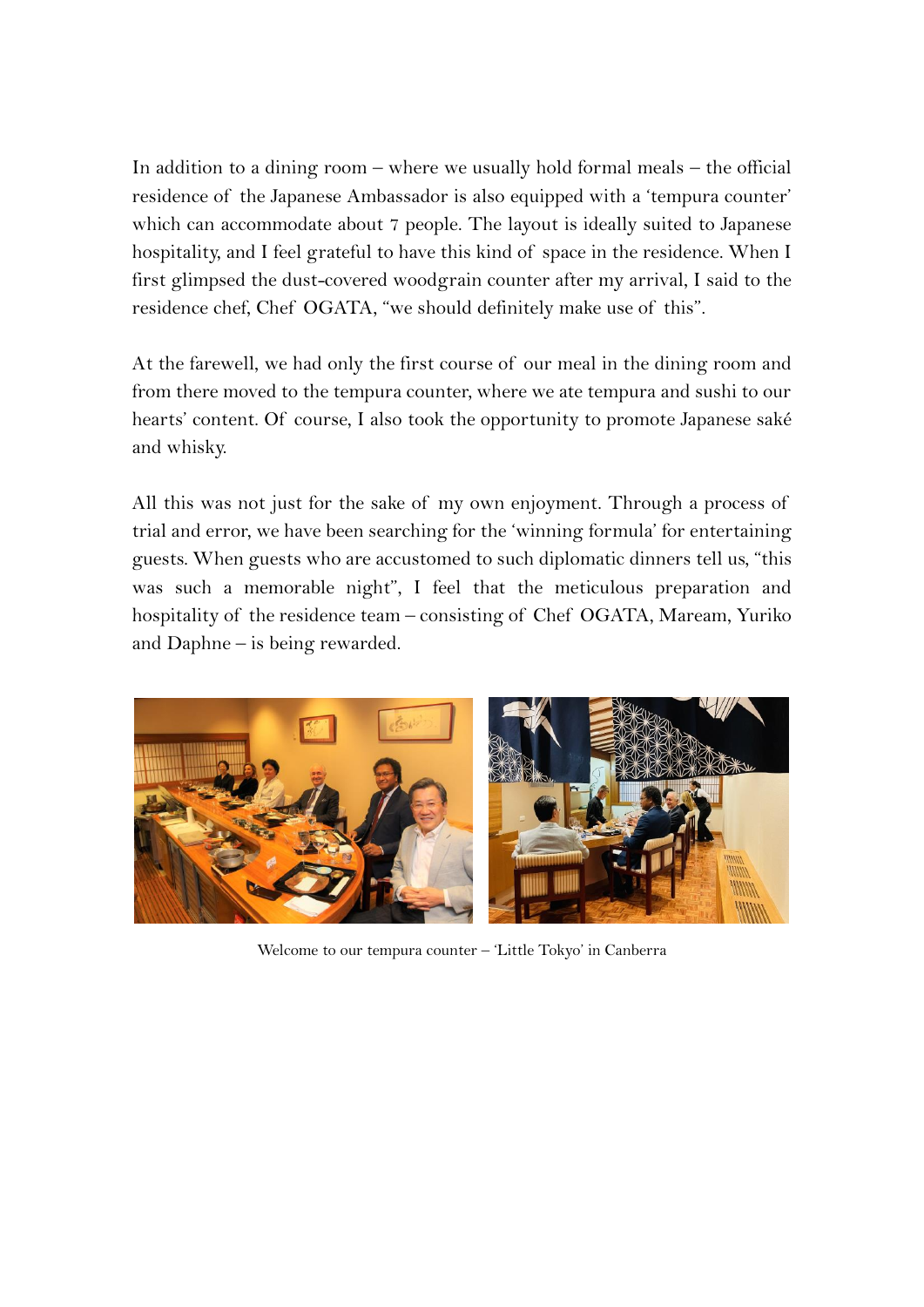

The residence team helping me in my quest for the 'winning formula'

## 2. Two Types of Ambassadors

According to one of my perceptive Australian friends, "there are only two types of Ambassadors in Canberra". I've heard there are 'those who work hard' and 'those who hardly work'!

Norwegian Ambassador, His Excellency Mr Paul Larsen, and Fijian High Commissioner, His Excellency Mr Luke Daunivalu clearly belong to the first type. A year and a half ago, almost immediately after my arrival, I was invited to join a club called 'The Bikers', a group of Ambassadors who cycle around the lake every Saturday morning.



Every Saturday, I join my friends 'The Bikers' and cycle around Lake Burley Griffin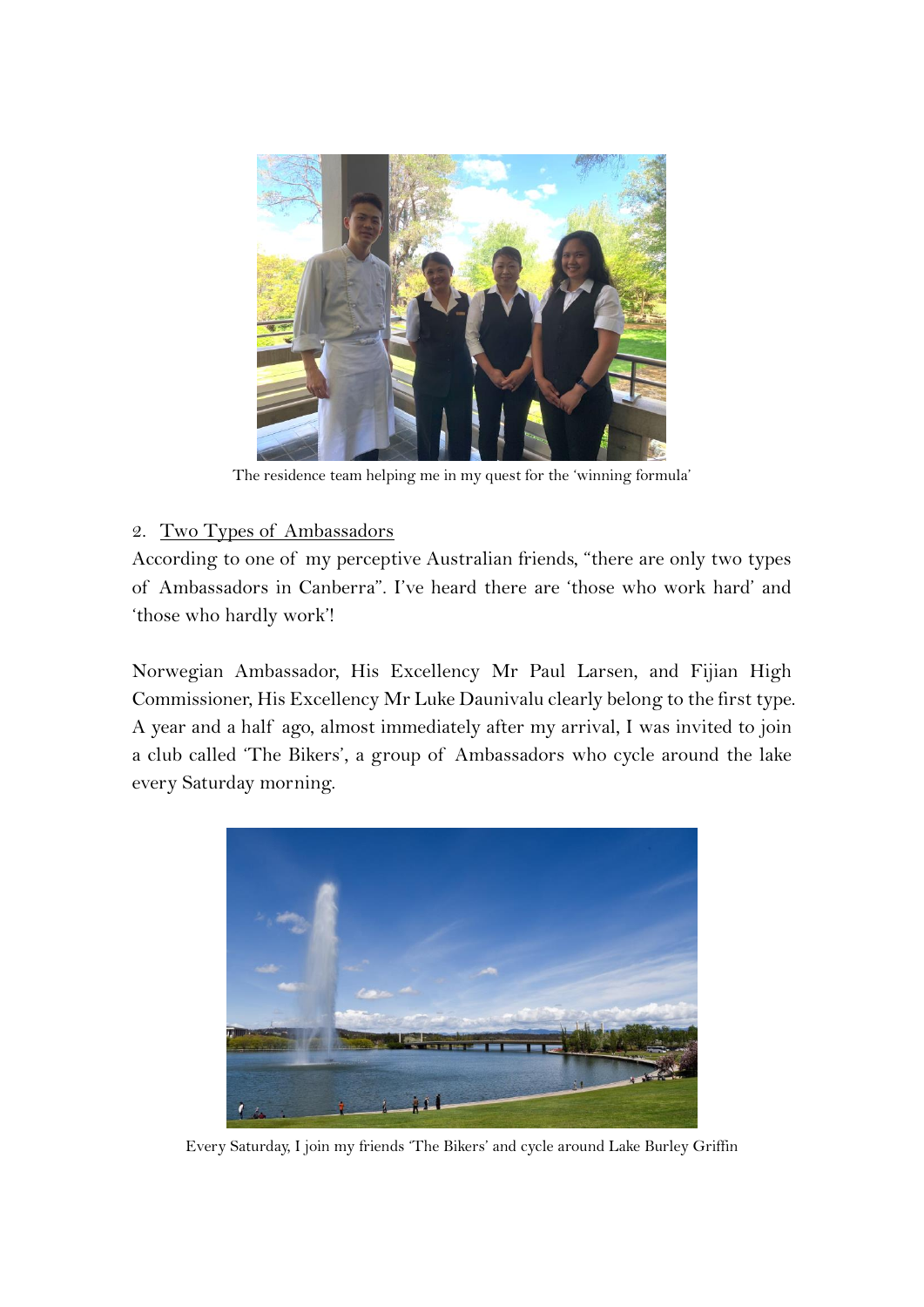It is not all about taking a breather on weekends and getting some exercise. While riding side-by-side or sipping flat whites during a rest stop, we also exchange information. The other day, on my invitation, we were joined by the Speaker of the House of Representatives, Hon Andrew Wallace MP. Incidentally, this was not on a mountain bike like us Ambassadors, but on a fully-fledged road racer. He was so fast that, even on my lithium battery-powered e-bike, I could not keep up with him. It's true – Australians should not be underestimated!

#### 3. Friends Support Friends

The three pillars of a diplomat's work are cultivating personal relationships, collecting information and public relations. Of course, being stationed in Canberra and acting as the Ambassador in charge of the relationship between Australia and Japan, the principal target audience is Australians, regardless of the type of work being done.

At the same time, the role of relationships with diplomats from third-party countries, in providing useful connections and information, cannot be understated. In particular, with like-minded countries which have the same values and strategic interests, by sharing experience and expertise while cultivating personal relationships and collecting and analysing information, we are able to do our jobs to an even higher standard. Therefore, I check in with other main embassies on a semi-regular basis so that we can bounce ideas off each other.

Meanwhile, because we are all from the same world of diplomacy, there are many aspects in which we enjoy a friendly rivalry. Access to important representatives and public speaking opportunities, for example, are some of the things which each Ambassador should seek out in the name of national interests. It goes without saying that I am expecting some fierce competition.

#### 4. Mates at the Ready

An addition to this multi-talented group of diplomats (in Japanese, we would call them 'hundreds of flowers blooming together' – does that make those others 'hundreds of overgrown weeds', I wonder?) is the Ambassador of Lithuania, His Excellency Mr Darius Degutis, who made his striking debut in Canberra recently.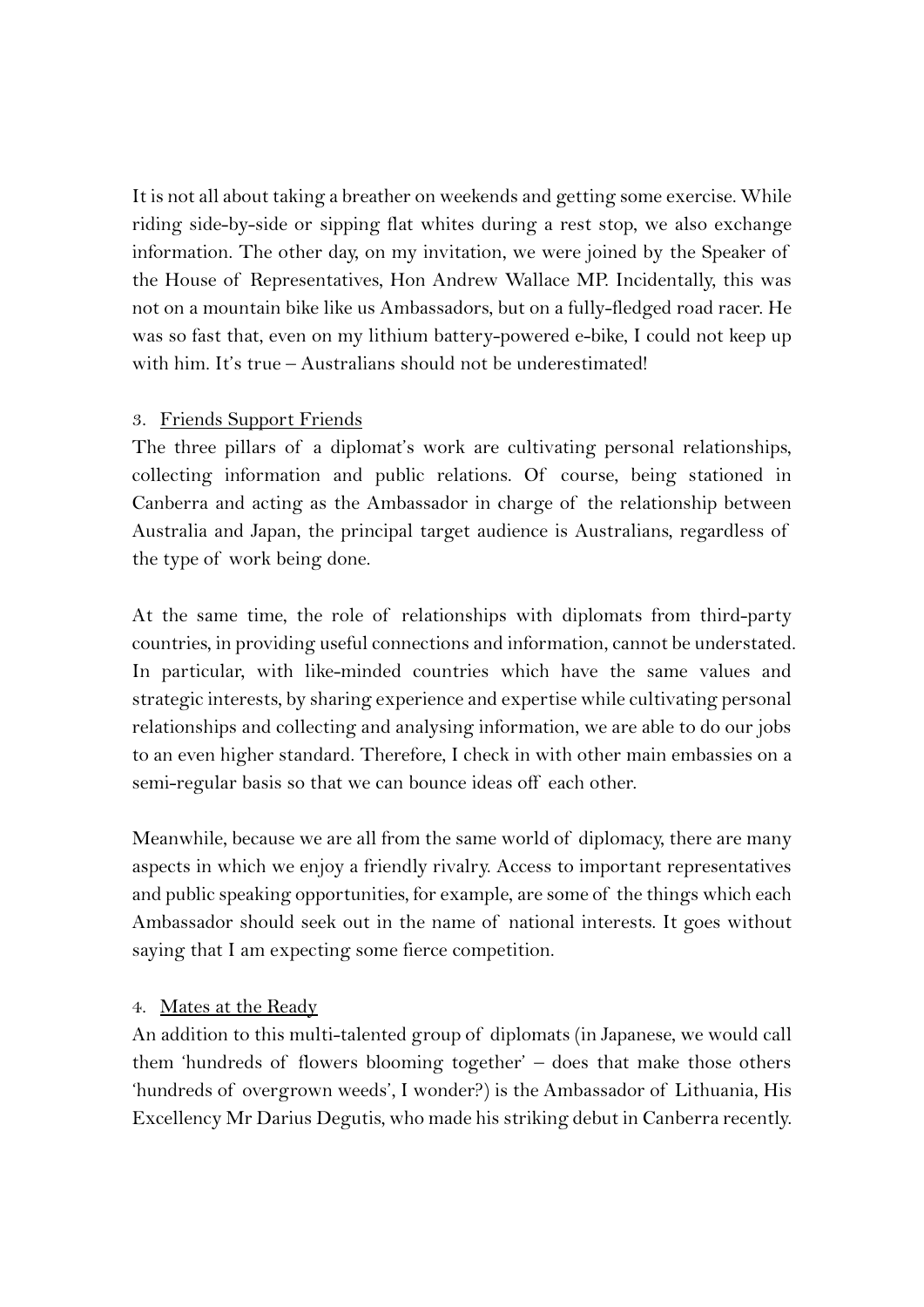Against the backdrop of the growing awareness in Lithuania of the importance of the Indo-Pacific region, he arrived in Canberra to establish the Embassy of Lithuania in Australia. He also arranged and timed Foreign Minister Gabrielius Landsbergis' trip to Australia and speech at the National Press Club so that it coincided with the opening ceremony of the Embassy. Darius thus succeeded in significantly raising the profile of Lithuania in Australia.

This comes as both Australia and Lithuania face economic coercion and intimidation from a certain trading power. Darius' adept footwork and diverse skillset is coupled with his wife Nida's charming smile and wonderful cooking, adding new colour to Canberra's diplomatic scene.

## 5. The True Meaning of 'Indo-Pacific'

In Canberra, there are many Ambassadors from Europe and South America. Among them are some who have deep connections with Japan.



The snow-covered Kenrokuen Gardens which charmed the Polish Ambassador and his wife

One example is European Union Ambassador to Australia, His Excellency Dr Michael Pulch. He is a veteran diplomat with a deep understanding of Japan who used to work there as the head of the Trade and Commerce Section in the EU Delegation to Tokyo. I was heartened to learn that Ambassador Pulch and his wife Gabriele had enjoyed watching the Japanese film 'Drive My Car'.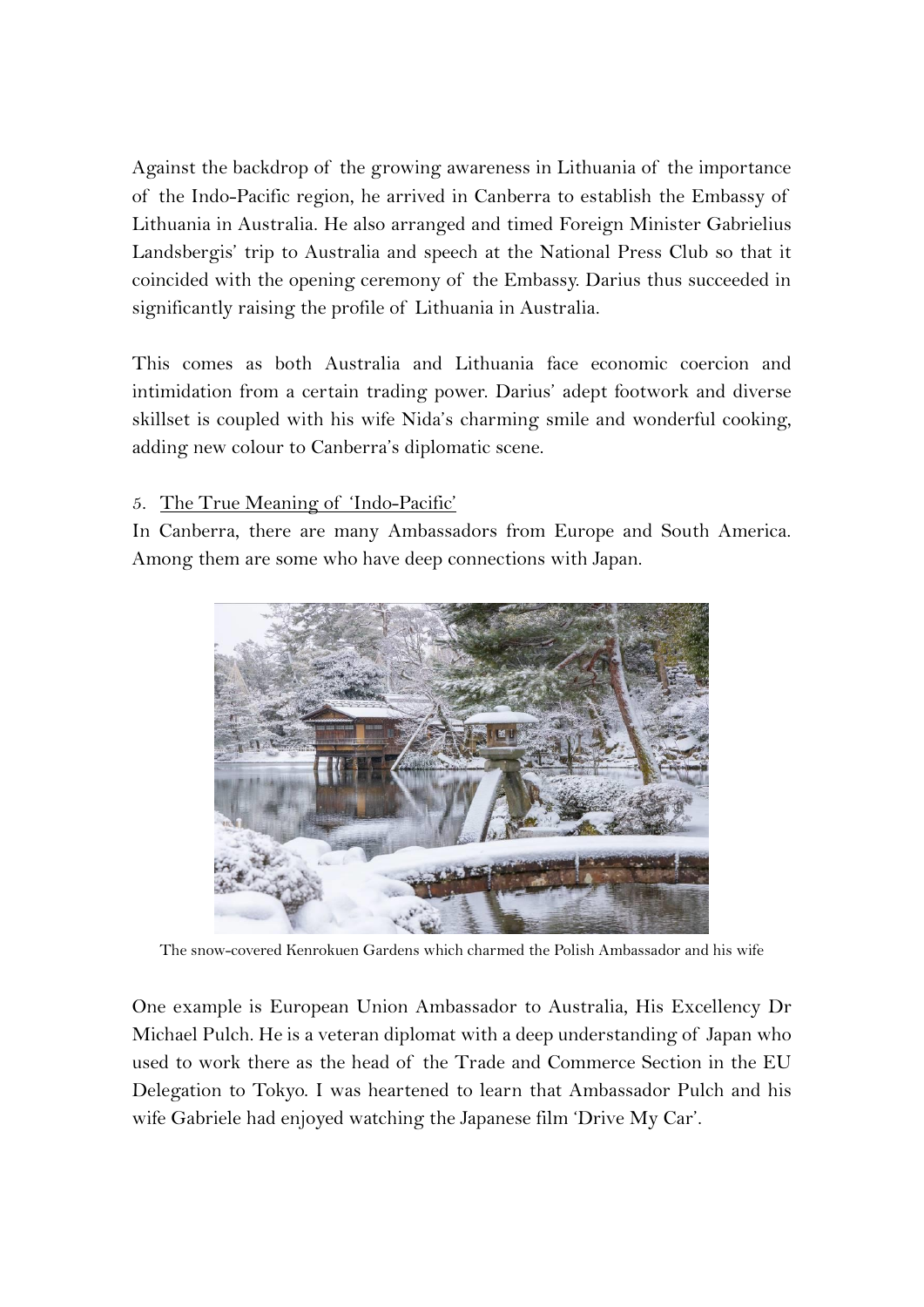Both Polish Ambassador His Excellency Mr Michał Kołodziejski and his wife Barbara studied at Kanazawa University. They often talk about the breathtaking beauty of Kanazawa's Kenrokuen Japanese Garden in the snow. It was also Michał's idea to hold a screening at the Polish Embassy of the film 'Persona Non Grata' about SUGIHARA Chiune\*, which was co-hosted by both our embassies (you can read about this in News From Under the Southern Cross, *Edition 47*).

(\*SUGIHARA Chiune was a Japanese diplomat who served as Consul in Lithuania from 1939 to 1940. He is known for having issued Japanese transit visas to thousands of Jews fleeing from Nazi persecution.)

On the other hand, there are many Ambassadors who have not yet been to Japan. It is an important role for the Japanese Ambassador to deepen their understanding of the Indo-Pacific strategic environment and the roles played by Japan and Australia. It is my hope that they will think about using their time off to visit Japan. For that reason, I am greatly anticipating the next stage of the border reopening.

#### 6. Welcome, Vasyl

"Ambassador incoming" – I am referring to our newest member, Ambassador of Ukraine, His Excellency Mr Vasyl Myroshnychenko. As discussed in News From Under the Southern Cross [Edition 67,](https://www.au.emb-japan.go.jp/files/100330001.pdf) President Zelenskyy's recent address to the Australian Parliament was a great success.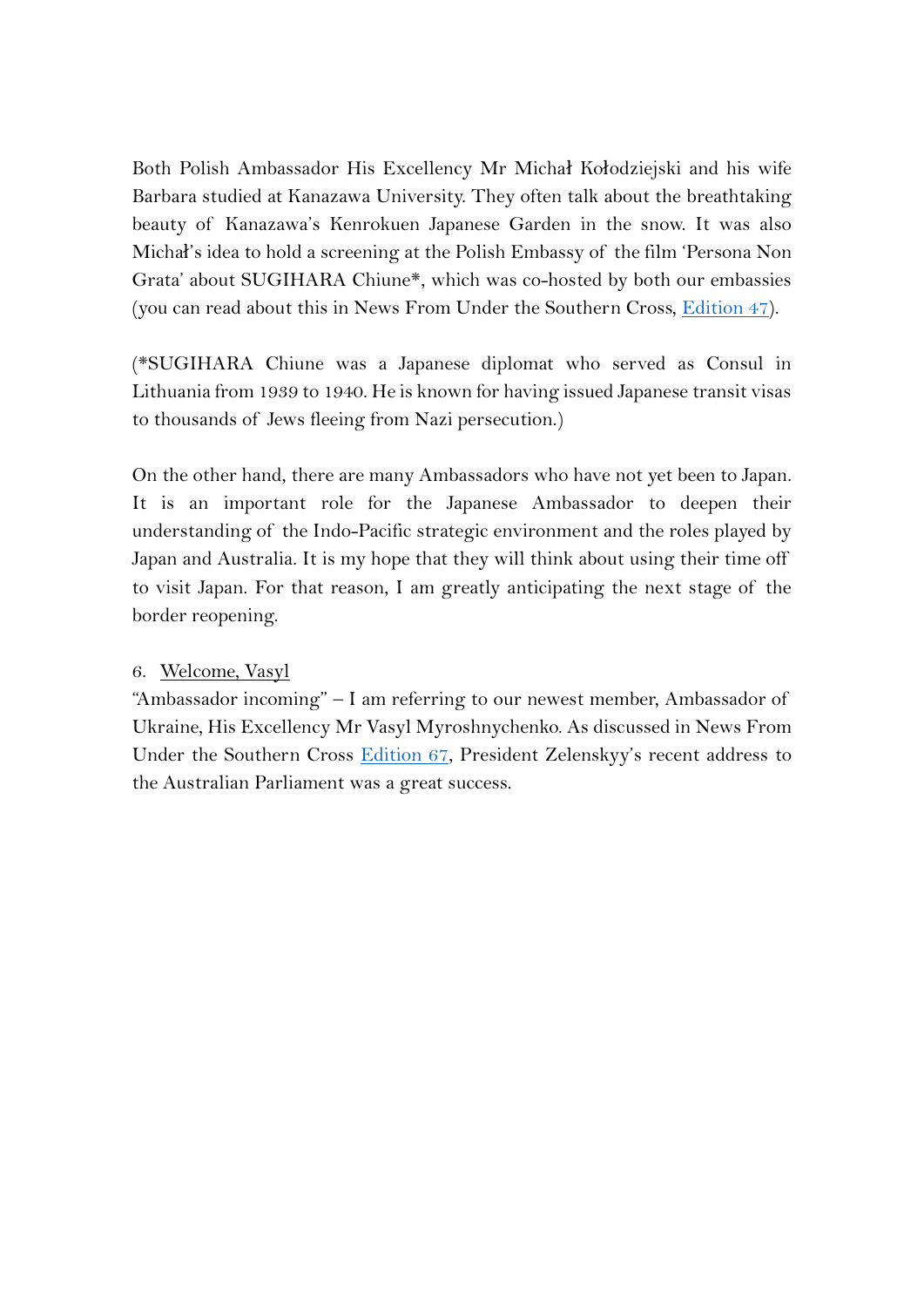

With Ambassador Myroshnychenko at my residence

Moreover, the only four Ambassadors (or representatives) invited to the Defence Debate (between now-outgoing Minister for Defence Peter Dutton and Shadow Minister Brendan O'Connor) at the National Press Club during the federal election campaign were from Japan, Ukraine, Lithuania and Taiwan. Please do not be tempted to call us the 'Gang of Four'! In a venue filled with journalists, it was quite moving to see Vasyl welcomed with a standing ovation.

Vasyl had, before leaving Ukraine, endured the horrors of war from within a bomb shelter. In June, I will hold a welcome dinner for him at my residence. I have no doubt that, alongside Australian VIPs and the Ambassadors of likeminded countries, we will warmly welcome him into our circle and form tightknit relationships.

### 7. 'For those who've come across the seas'

After this, I plan to host a welcome dinner for the recently arrived Ambassador of Indonesia, His Excellency Dr Siswo Pramano and incoming Ambassador of the United States, Ms Caroline Kennedy.

Indeed – the networks cultivated by our predecessors and colleagues in Tokyo,